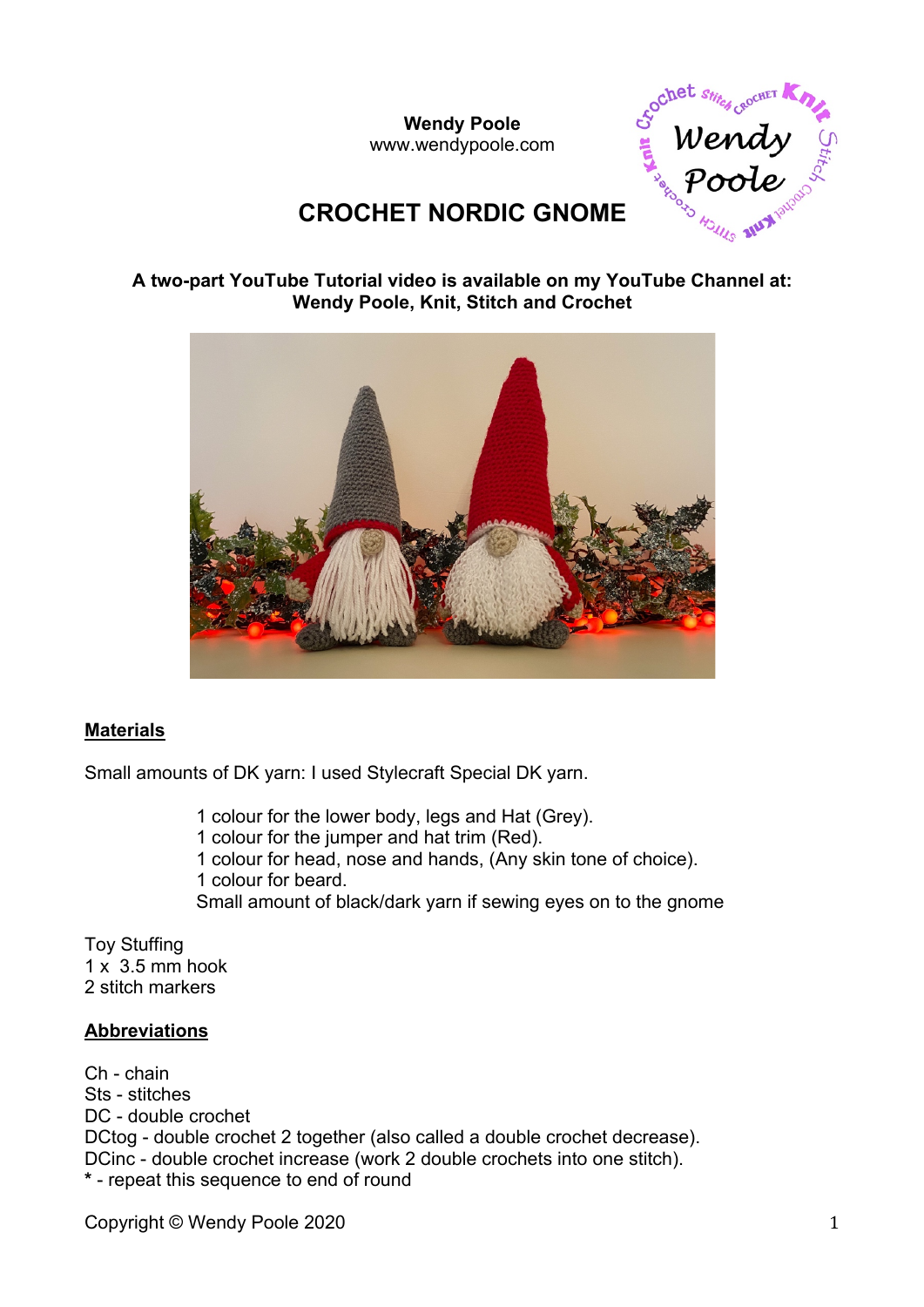## **UK Stitch Terminology**

#### **Instructions**

### *Body and head*

#### *All pieces are worked in spirals, so use a stitch marker to indicate the last stitch of each round to keep a count of your stitches*

#### *Lower Body*

**Foundation ring and round 1:** Using Grey, make 2 ch, miss 1<sup>st</sup> ch from hook and work 8 dc in the first chain made (8 sts in total).

**Round 2:** Dc 2 into each stitch (16 sts in total).

**Round 3:** Make 1 DC then DCinc into next stitch\* Repeat to end (24 sts in total).

**Round 4:** Make 2 DC then DCinc into next stitch\* Repeat to end (32 sts in total).

**Round 5:** Make 3 DC then DCinc into next stitch\* Repeat to end (40 sts in total).

**Rounds 6 - 9:** Make 1 DC in each st (40 sts).

#### **Upper Body**

*Join in new colour for upper body (Red)*

**Rounds 1 - 7:** Make 1 DC in each st (40 sts).

**Round 8:** Make 3 DC then DCdec\* Repeat to end.

**Round 9:** Make 1 DC in each st.

**Round 10:** Make 2 DC then DCdec\* Repeat to end.

*Change to skintone colour*

**Rounds 11 - 12:** Make 1 DC in each st.

**Round 13:** Make 2 DC then DCinc into next stitch\* Repeat to end.

**Rounds 14 - 15:** Make 1 DC in each st.

**Round 16:** Make 3 DC then DCdec\* Repeat to end.

**Round 17:** Make 1 DC in each st.

**Round 18:** Make 2 DC then DCdec\* Repeat to end.

Copyright © Wendy Poole 2020 2020

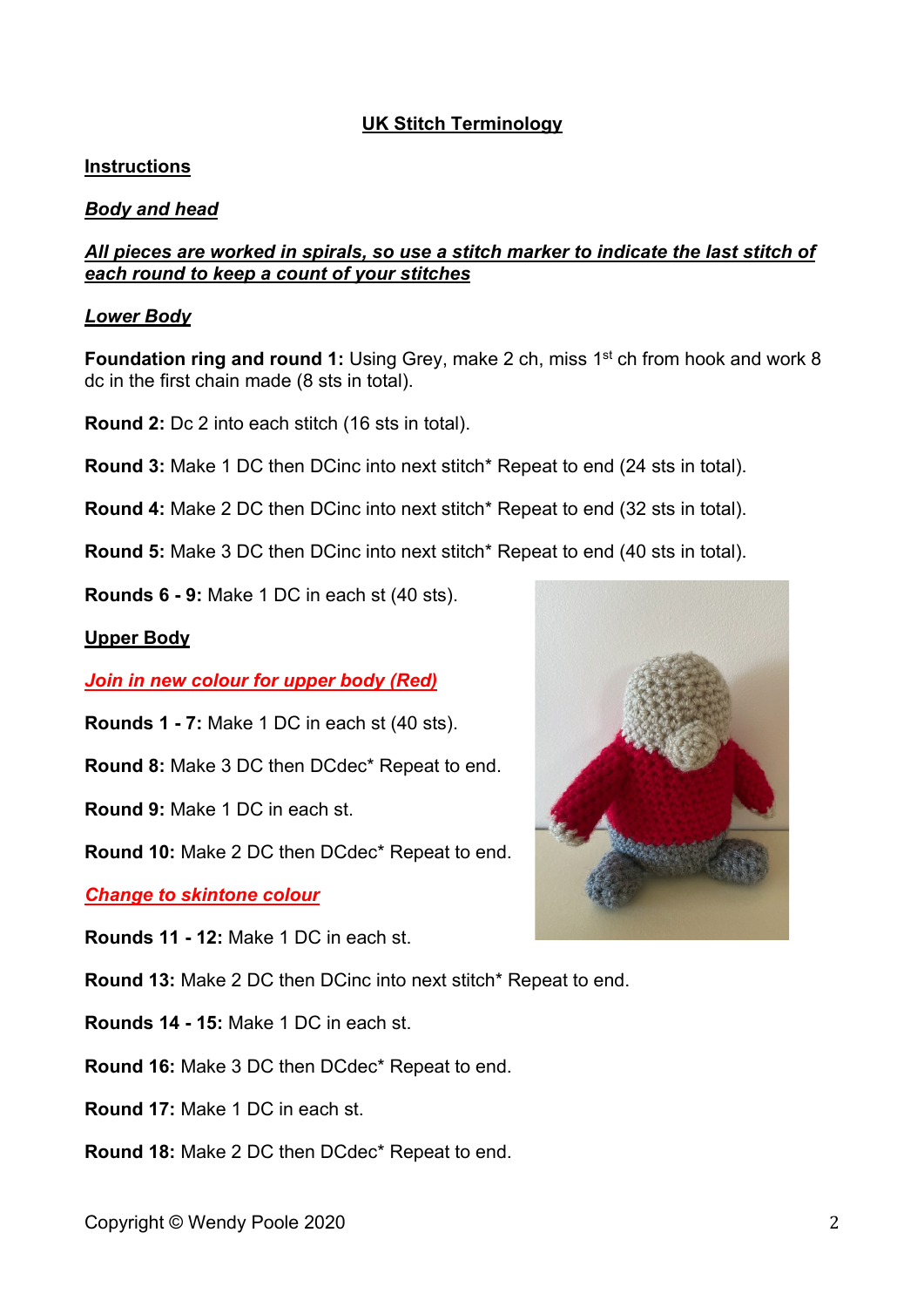**Round 19:** Make 1 DC then DCdec\* Repeat to end.

**Round 20:** DCdec\* to end of round to close up the gap at the top of the head. Fasten off and darn in ends.

## *Nose*

**Foundation ring and Round 1:** Using skin tone, make 2 ch, miss 1<sup>st</sup> ch from hook and work 6 dc in the first chain made (6 sts in total).

**Round 2:** Dc 2 into each stitch (12 sts in total).

**Round 3:** Make 1 DC in each st (12 sts).

**Round 4:** DCdec x times (6 sts). Fasten off.

## *Legs*

**Foundation ring and round 1:** Using grey, make 2 ch, miss 1<sup>st</sup> ch from hook and work 5 dc in the first chain made (5 sts in total).

**Round 2:** Dc 2 into each stitch (10 sts in total).

**Round 3 - 7:** Make 1 DC in each st (10 sts).

**Round 8:** DCdec x times (5 sts). Fasten off.

## *Arms*

**Foundation ring and round 1:** Using skin tone, make 2 ch, miss 1<sup>st</sup> ch from hook and work 5 dc in the first chain made (5 sts in total).

**Round 2:** Dc 2 into each stitch (10 sts in total).

**Change to colour of upper body (Red).**

**Round 3 - 9:** Make 1 DC in each st (10 sts).

**Round 10:** DCdec x times (5 sts). Fasten off.